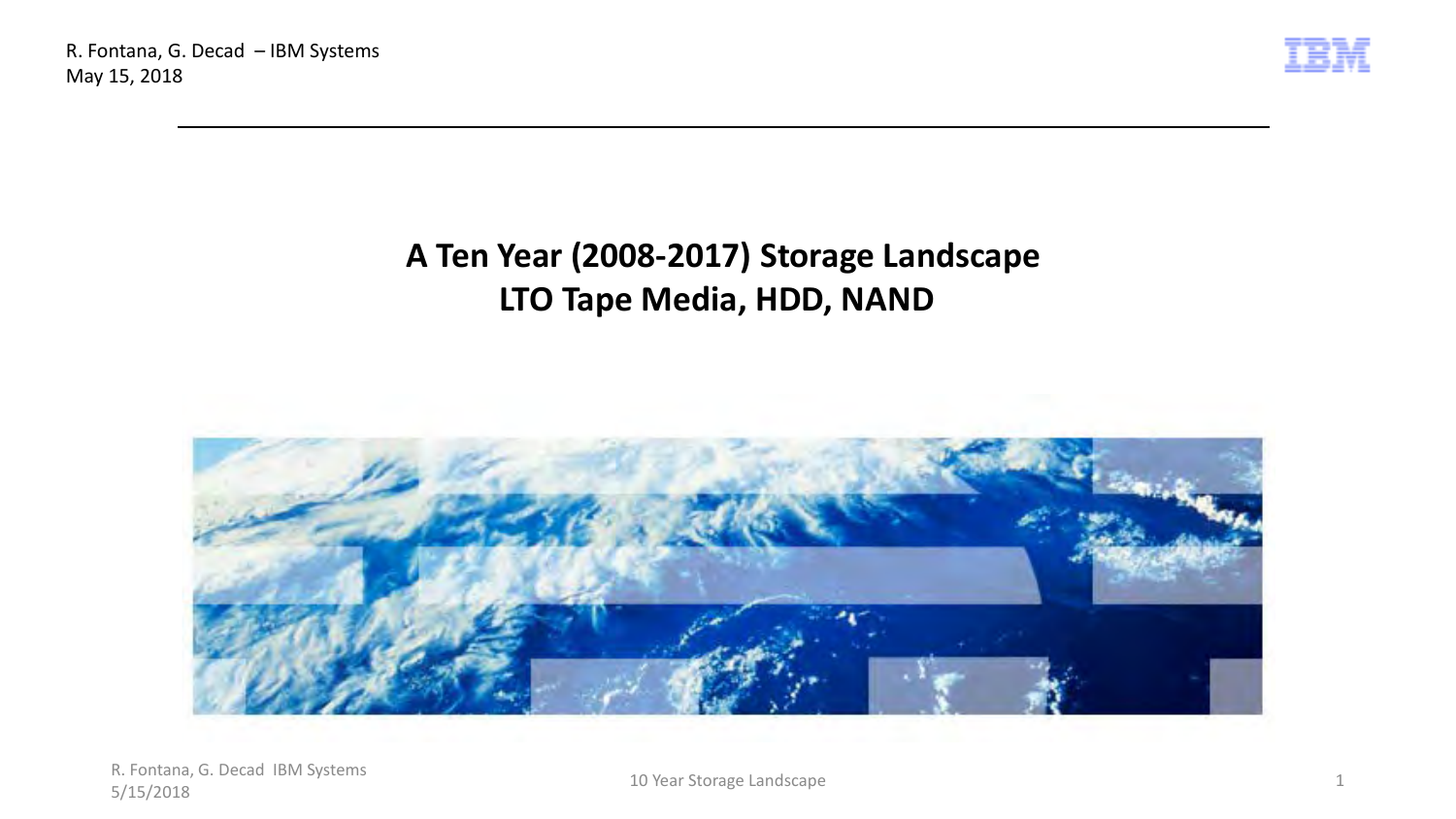

A Ten Year (2008-2017) Storage Landscape: LTO Tape Media, HDD, NAND

- Topics
	- Data Methodology: LTO Tape Cartridges, Hard Disk Drives, and NAND chips
	- 1 Year and 10 Year Observations
	- EB
	- **Revenue**
	- $\bullet$  \$/GB
	- Areal Density
	- Millions of Square Inches
	- The Future
- Some Goals
	- Provide a perspective on relative PB production for each technology
	- Trends for \$/GB reductions
	- Bounds on PB production increases (manufacturing capacity)
	- Impact of Areal Density increases on reduced \$/GB and increased PB production
	- Gain a perspective of "large numbers" associated with storage technologies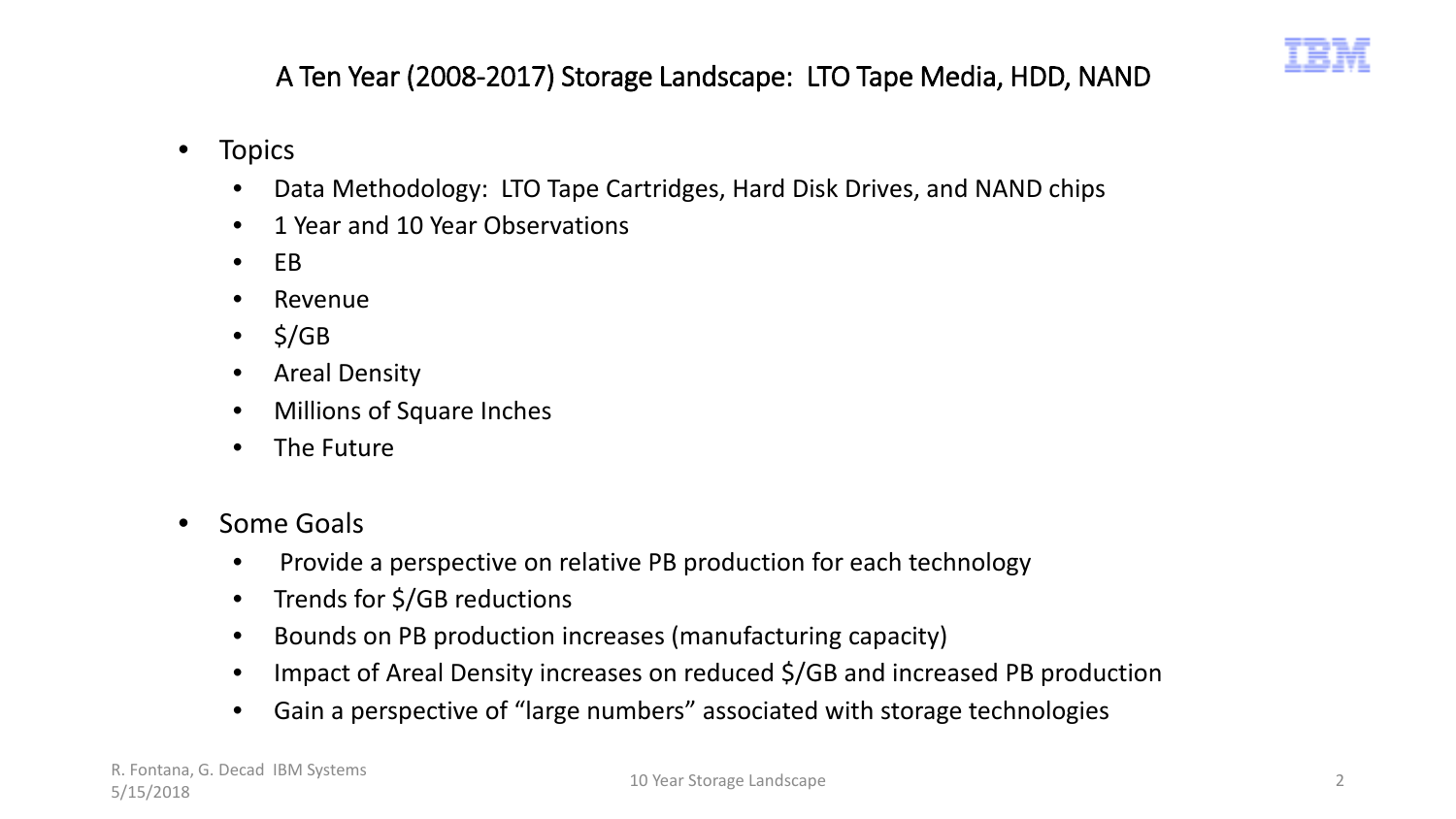- The storage component landscape is monitored by tracking publically available annual market and technology trends in LTO TAPE MEDIA, HDD, and NAND
	- Areal density and Revenue
	- \$/GB and Exabyte shipments
- Monitoring strategy emphasizes memory bit shipments
	- Tape: LTO Media shipments with associated cartridge capacities only since Enterprise Media shipments are not available publically. Similarly no drive shipments are included since these data are not publically available
	- HDD: Drive shipments only with associated capacities. Ideal metric would be disk surfaces shipped but these data are not available
	- NAND: Bit shipments at the factory level (not SSD shipments)
- 10 Year Observations
	- Smaller \$/GB changes for all technologies
	- Sustained areal density growth in TAPE and NAND *but* 3X lower areal density growth in HDD
	- NAND revenue now dominates the storage landscape
	- HDD bit shipments continue to dominate the storage landscape

## • A comment: LTO Tape data has no consumer based contribution in contrast with HDD and NAND landscape data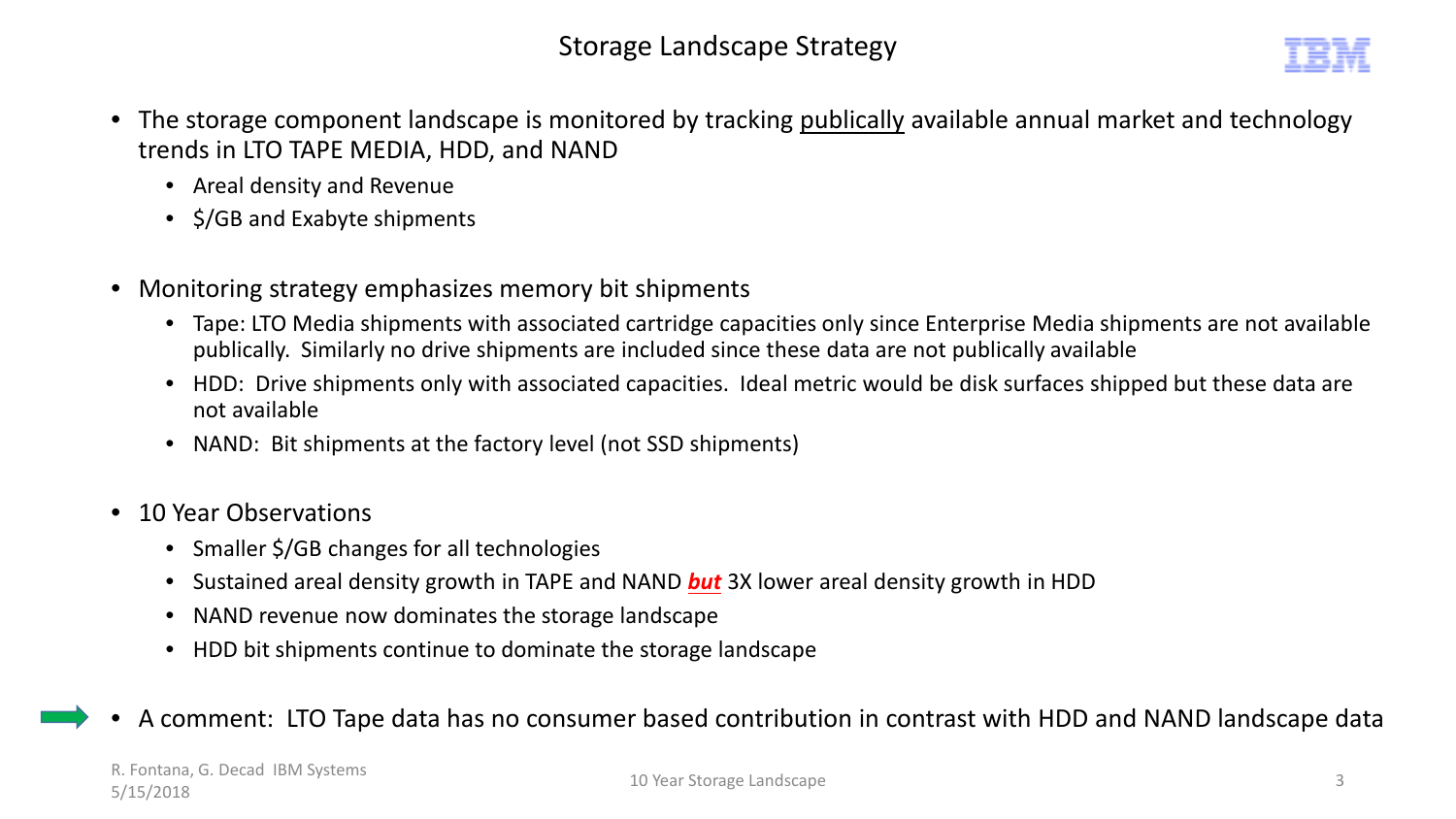## Data Sources and Methodology

- HDD Data:
	- WDC and Seagate: Quarterly Financial Reports (WDC is now reporting NAND EB with HDD EB)
	- Toshiba: Scale data from WDC/Seagate using TAM (total available market) percentages reported by Seagate/WDC
	- \$/GB is a "blended" value for all drive types from Total Revenue / Total EB Shipped
- NAND Data:
	- EB Shipments: Samsung presentations
	- Revenue: Quarterly summaries from DRAM EXCHANGE
	- \$/GB is a "blended" value for all chip capacities, bit/cell designs (SLC, MLC, TLC), planar and 3D processing using Total Revenue / Total EB Shipped
- LTO Media Data
	- 2008-2014: LTO cartridge sales from Santa Clara Consulting Group (SCCG)
	- **2015-2017: LTO Consortium data on units and PB shipments. Revenue determined by year end public cartridge costs (an overestimate) with resulting data discontinuity between 2014 and 2015 since SCCG no longer reports tape data**
	- \$/GB is a "blended" value for all capacities from Total Revenue / Total EB Shipped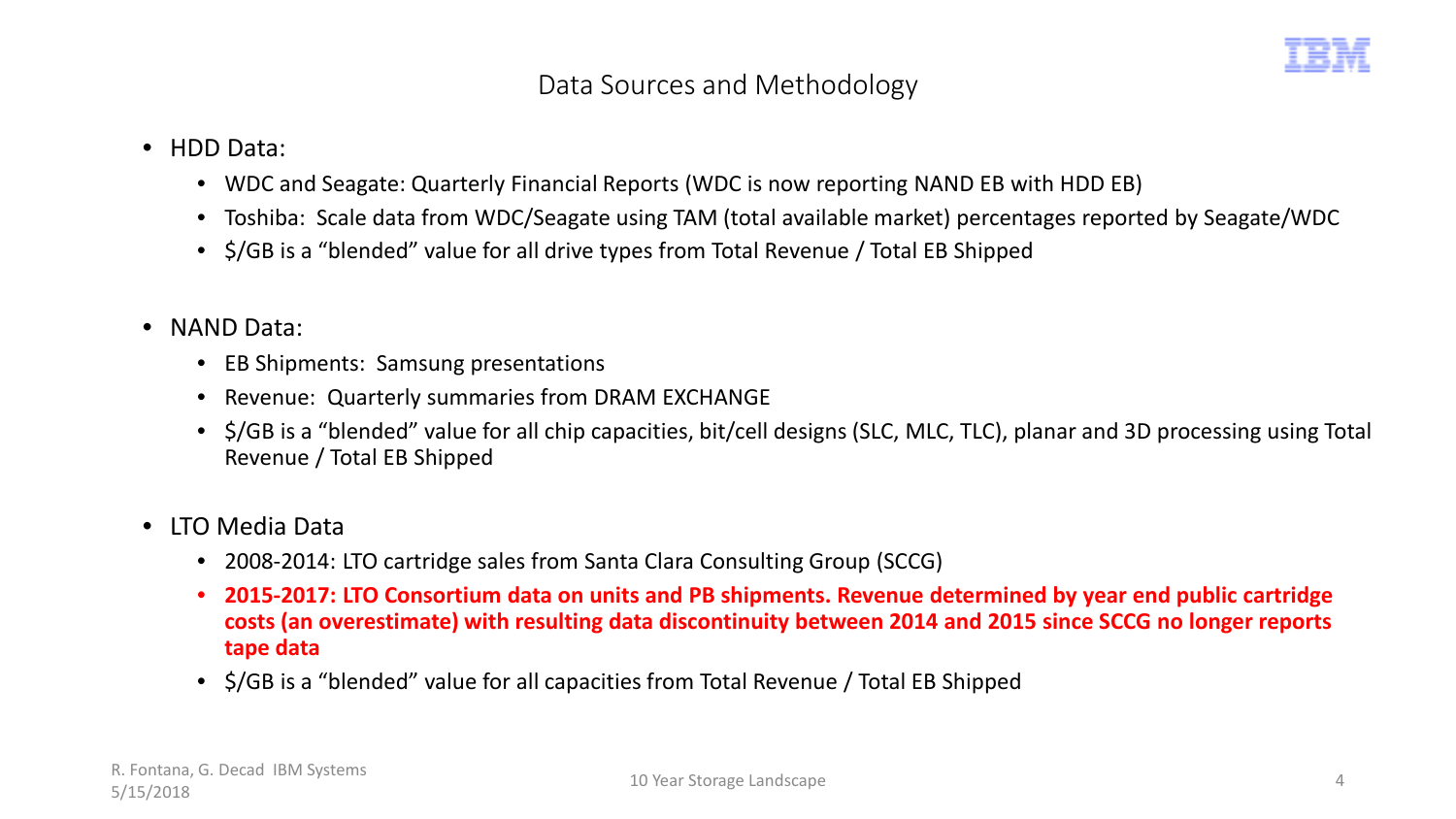## 10 Year Storage Landscape



|                                     | 2008   | 2009   | 2010   | 2011   | 2012   | 2013   | 2014   | 2015   | 2016   | 2017   |
|-------------------------------------|--------|--------|--------|--------|--------|--------|--------|--------|--------|--------|
| <b>HDD</b>                          |        |        |        |        |        |        |        |        |        |        |
| Units (HDD millions)                | 540    | 557    | 652    | 620    | 577    | 551    | 564    | 470    | 425    | 406    |
| PB Shipped (PB)                     | 125000 | 200000 | 330000 | 335000 | 380000 | 470000 | 549000 | 565000 | 693000 | 780000 |
| Areal Density (Gb/in <sup>2</sup> ) | 380    | 530    | 635    | 750    | 750    | 900    | 900    | 1000   | 1100   | 1200   |
| Revenue (\$B)                       | 34.0   | 34.0   | 33.0   | 33.5   | 37.5   | 33.4   | 33.4   | 28.3   | 26.8   | 26.1   |
| \$/GB Shipped                       | 0.272  | 0.170  | 0.100  | 0.100  | 0.100  | 0.071  | 0.061  | 0.051  | 0.039  | 0.033  |
| <b>NAND</b>                         |        |        |        |        |        |        |        |        |        |        |
| Wafers (12"-millions)               | 7.3    | 8.3    | 9.7    | 11.3   | 12.1   | 13.7   | 14.8   | 15.9   | 17.0   | 18.1   |
| PB Shipped (PB)                     | 3000   | 5430   | 10464  | 18600  | 28000  | 39000  | 62500  | 83000  | 120000 | 175000 |
| Areal Density (Gb/in <sup>2</sup> ) | 200    | 280    | 330    | 550    | 550    | 850    | 1200   | 1500   | 2000   | 2500   |
| Revenue (\$B)                       | 10.1   | 12.1   | 18.5   | 21.5   | 22.0   | 24.0   | 32.2   | 33.2   | 38.7   | 56.5   |
| \$/GB Shipped                       | 3.33   | 2.23   | 1.77   | 1.16   | 0.78   | 0.615  | 0.515  | 0.401  | 0.320  | 0.320  |
| <b>LTO TAPE MEDIA</b>               |        |        |        |        |        |        |        |        |        |        |
| Units (Cart millions)               | 27.1   | 24.3   | 25.0   | 24.3   | 23.4   | 21.6   | 22.2   | 19.4   | 19.4   | 18.0   |
| PB Shipped (PB)                     | 11050  | 11960  | 15340  | 18420  | 20680  | 24270  | 30100  | 33020  | 40320  | 44850  |
| Areal Density (Gb/in <sup>2</sup> ) | 0.9    | 0.9    | 1.2    | 1.2    | 2.1    | 2.1    | 2.1    | 4.1    | 4.1    | 8.0    |
| Revenue (\$B) [SCCG]                | 1.0    | 0.7    | 0.7    | 0.7    | 0.62   | 0.54   | 0.50   |        |        |        |
| Revenue (\$B) [LTO.org]             |        |        |        |        |        |        |        | 0.59   | 0.65   | 0.66   |
| \$/GB Shipped                       | 0.0905 | 0.0585 | 0.0456 | 0.0380 | 0.0300 | 0.0222 | 0.0166 | 0.0177 | 0.0162 | 0.0147 |

*R. Fontana, G. Decad AIP Advances Volume 8, Issue 5, 056506 (2018)*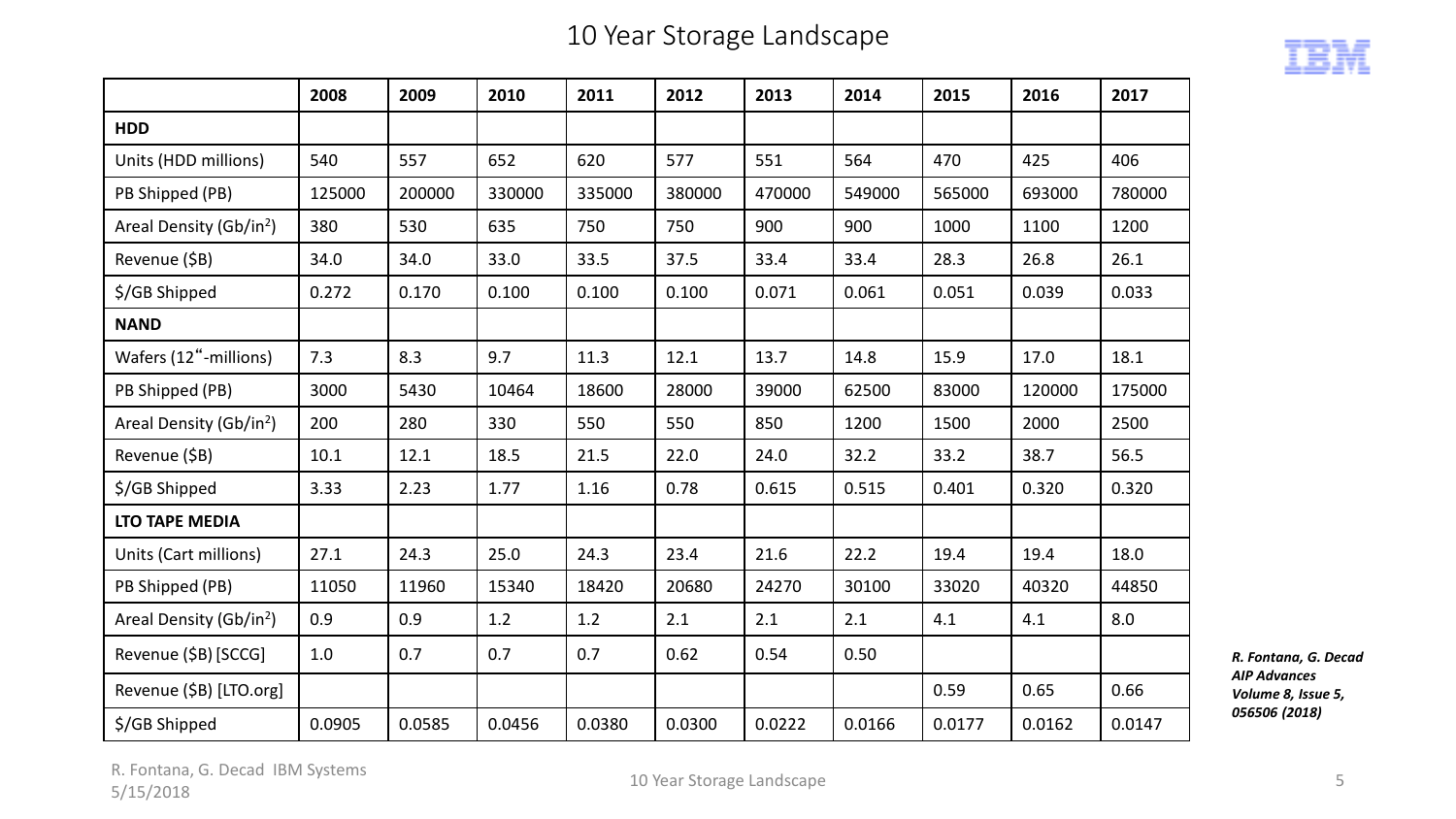

- 2017 Observations
	- NAND: Significant EB growth, significant revenue growth, and **NO** \$/GB reduction
	- HDD: Good EB growth, continued but small revenue decrease, significant \$/GB reduction
	- LTO TAPE MEDIA: Moderate EB growth, stable LTO MEDIA revenue, minimal \$/GB reduction
	- Total manufactured EB increased by 17%, less than the 25% increase in 2016

| 2017<br><b>LANDSCAPE</b> | EB   | <b>REVENUE</b> | \$/GB       |
|--------------------------|------|----------------|-------------|
|                          |      |                |             |
| LTO TAPE MEDIA           | 45   | \$0.7 B        | \$0.0147/GB |
| <b>HDD</b>               | 780  | \$26.1B        | \$0.0332/GB |
| <b>NAND</b>              | 175  | \$56.5B        | \$0.3202/GB |
| TOTAL                    | 1000 | \$83.3 B       | <b>NA</b>   |

| 2016-2017<br><b>% CHANGE</b> | <b>EB</b> | <b>REVENUE</b> | \$/GB     |
|------------------------------|-----------|----------------|-----------|
|                              |           |                |           |
| LTO TAPE MEDIA               | 11%       | 1%             | $-9%$     |
| <b>HDD</b>                   | 13%       | $-3%$          | $-15%$    |
| <b>NAND</b>                  | 45%       | 45%            | 0%        |
| TOTAL                        | 17%       | 26%            | <b>NA</b> |

| 2015-2016<br><b>% CHANGE</b> | EB  | <b>REVENUE</b> | \$/GB     |
|------------------------------|-----|----------------|-----------|
|                              |     |                |           |
| LTO TAPE MEDIA               | 22% | 11%            | $-10%$    |
| <b>HDD</b>                   | 23% | -5%            | $-23%$    |
| <b>NAND</b>                  | 45% | 17%            | $-20%$    |
| <b>TOTAL</b>                 | 25% | 6.5%           | <b>NA</b> |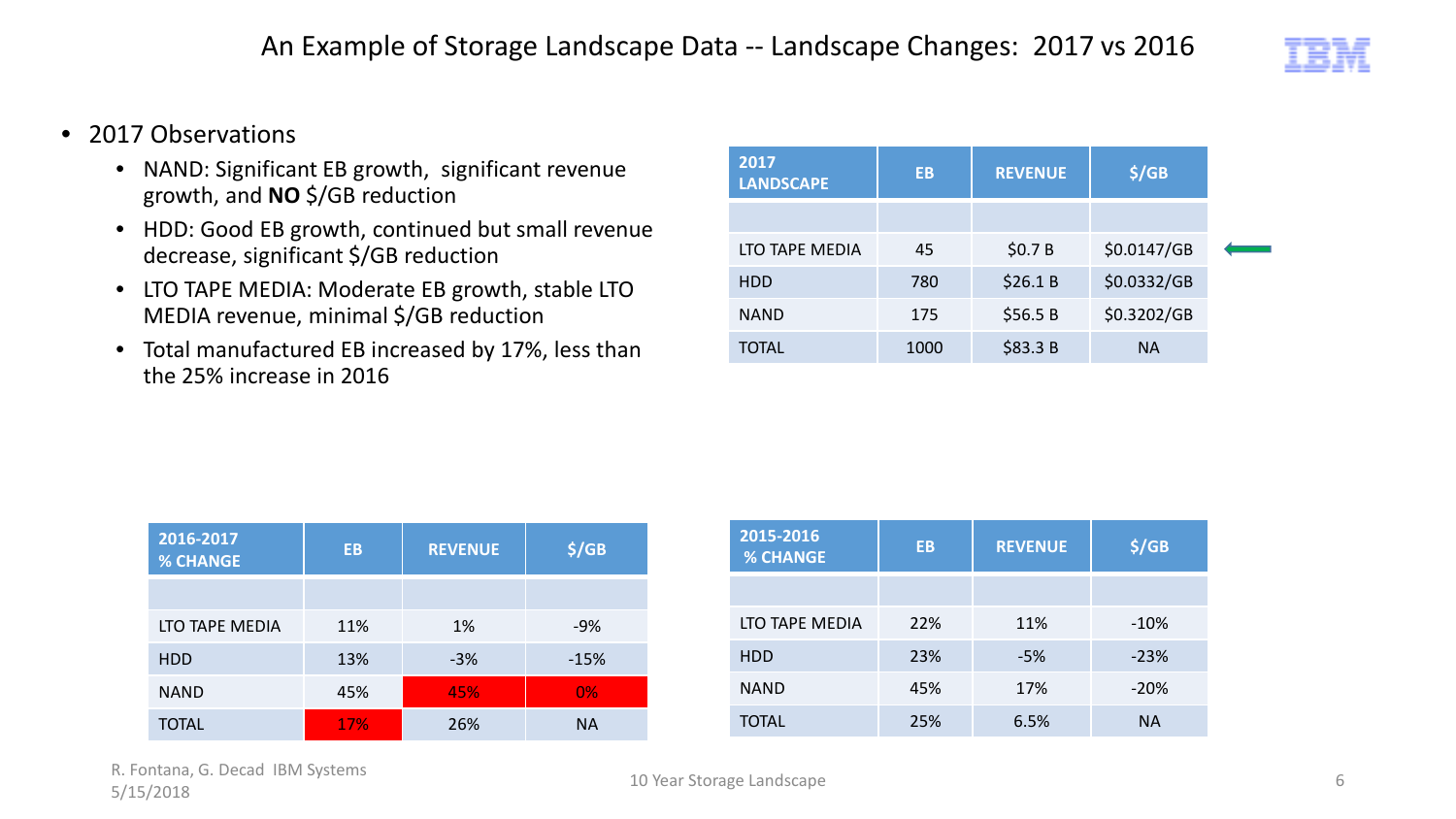Major Observations (2017)



- NAND vs HDD
	- NAND revenue exceeds HDD revenue by 2.2X (\$56.5 B vs. \$26.1 B)
	- HDD EB shipments exceeds NAND EB shipments by 4.5X (780 EB vs 175 EB

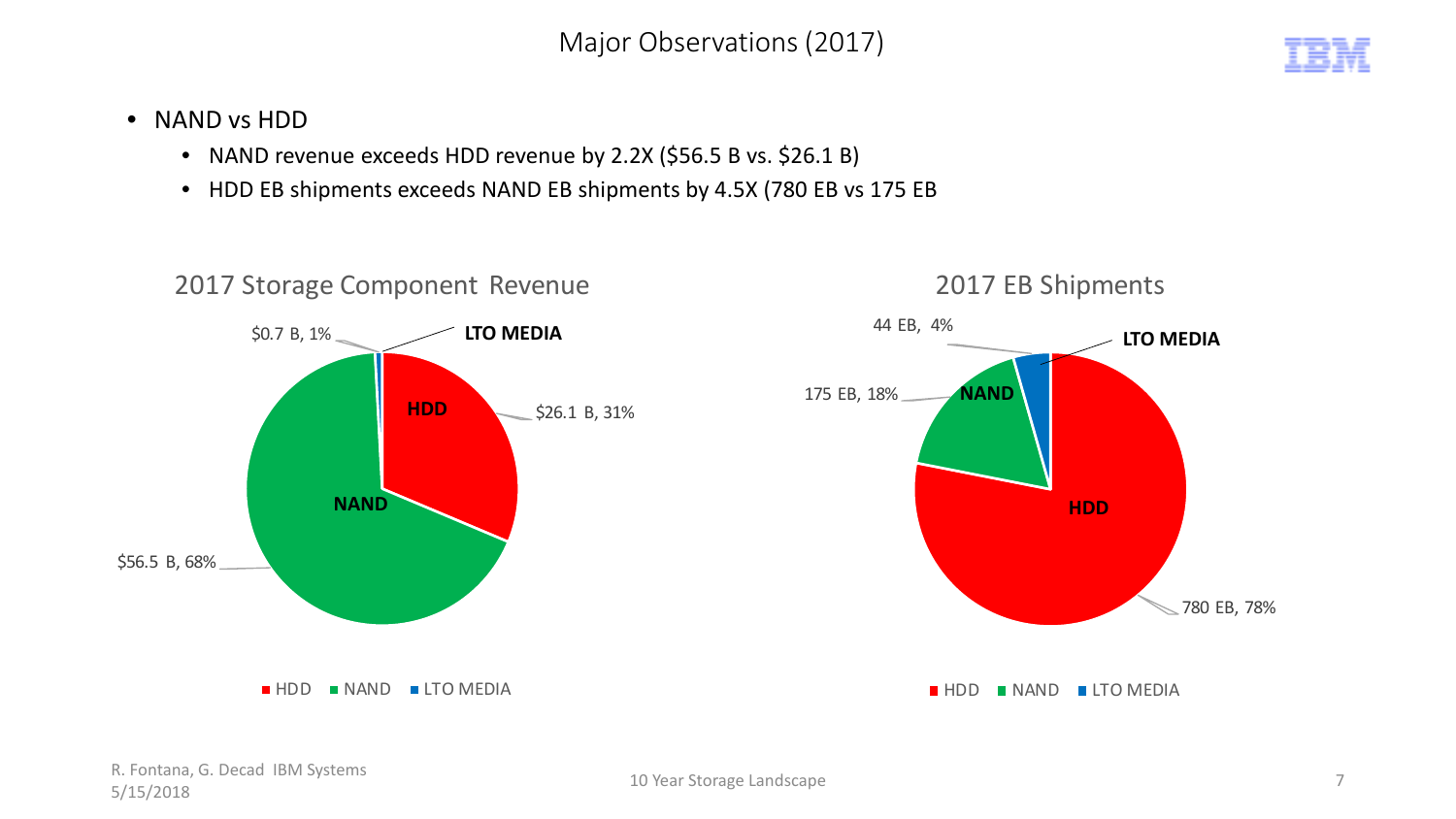An Example of Storage Landscape Data – EB Landscape Changes: 2008 to 2017

- HDD percentage of total manufactured storage drops from 90% to 78%
- NAND percentage of total manufactured storage increases from 2% to 18% (consumer market)
- LTO MEDIA percentage of total manufactured storage stable for last 8 years at 4.5%
- NAND manufactured storage exceeds LTO Media manufactured storage after 2011

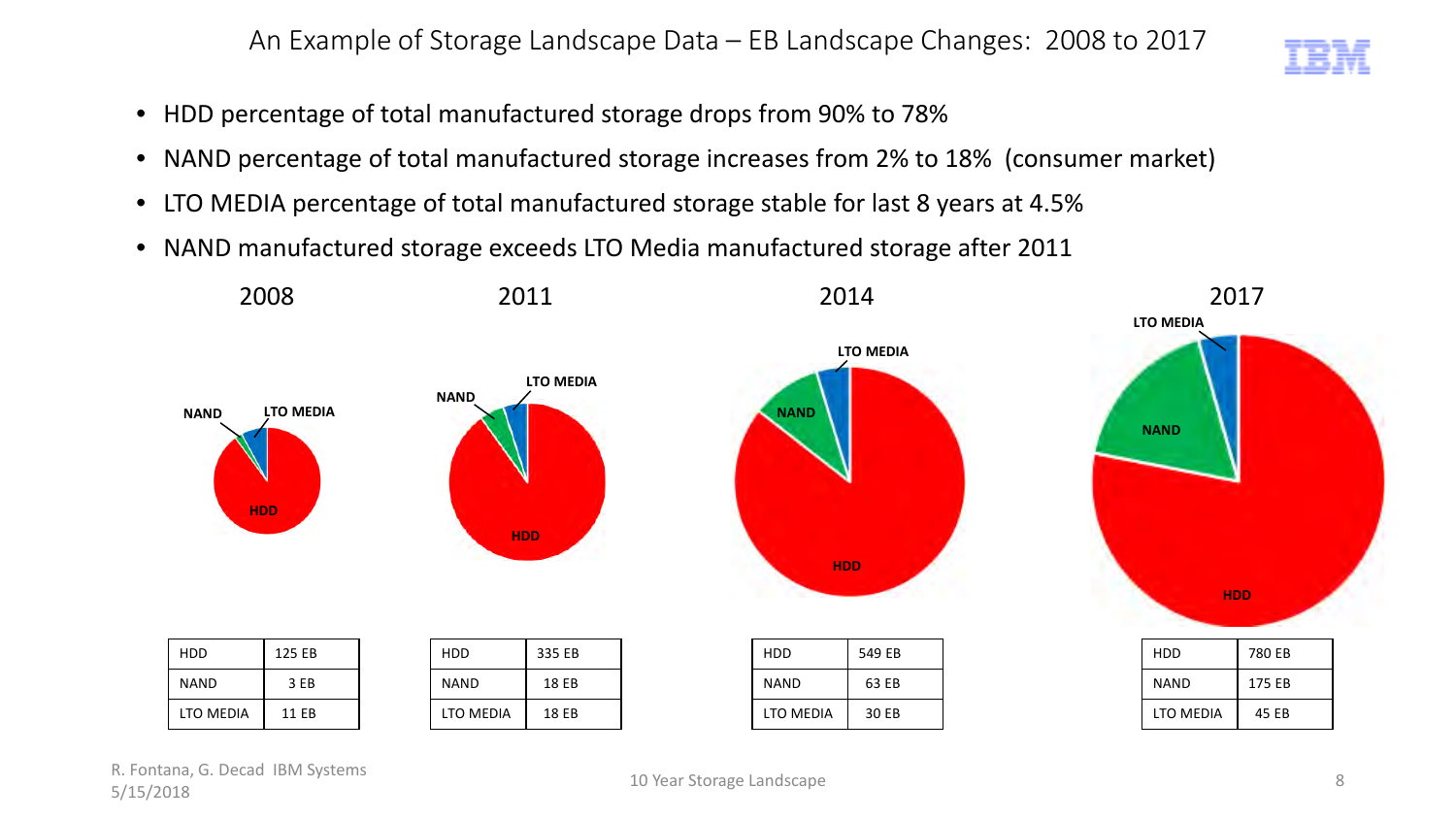

## Annual Manufactured Storage and Perceived Useful Data Creation

- In 2008, industry consulting firms projected that "useful" data would grow by 40% annually.
- Our 10 year data shows that manufactured storage (i.e. EB of LTO TAPE, HDD, NAND) are not keeping pace with this projection.
- Total manufactured EB grew at ~25%/yr rather than 40%/yr *(growth is almost linear)*
- In 2017 the shortfall between "perceived" useful data and manufactured data is 2000 EB or 2 ZB!
- Useful data and manufactured storage only tracked in the 2008-2010 range when HDD benefited from advances in novel tunnel valve read sensors and exchange biased media.
- NET: Storage cost and manufacturing capacity will force decisions on which "useful" data will be retained.



MANUFACTURED STORAGE (EB)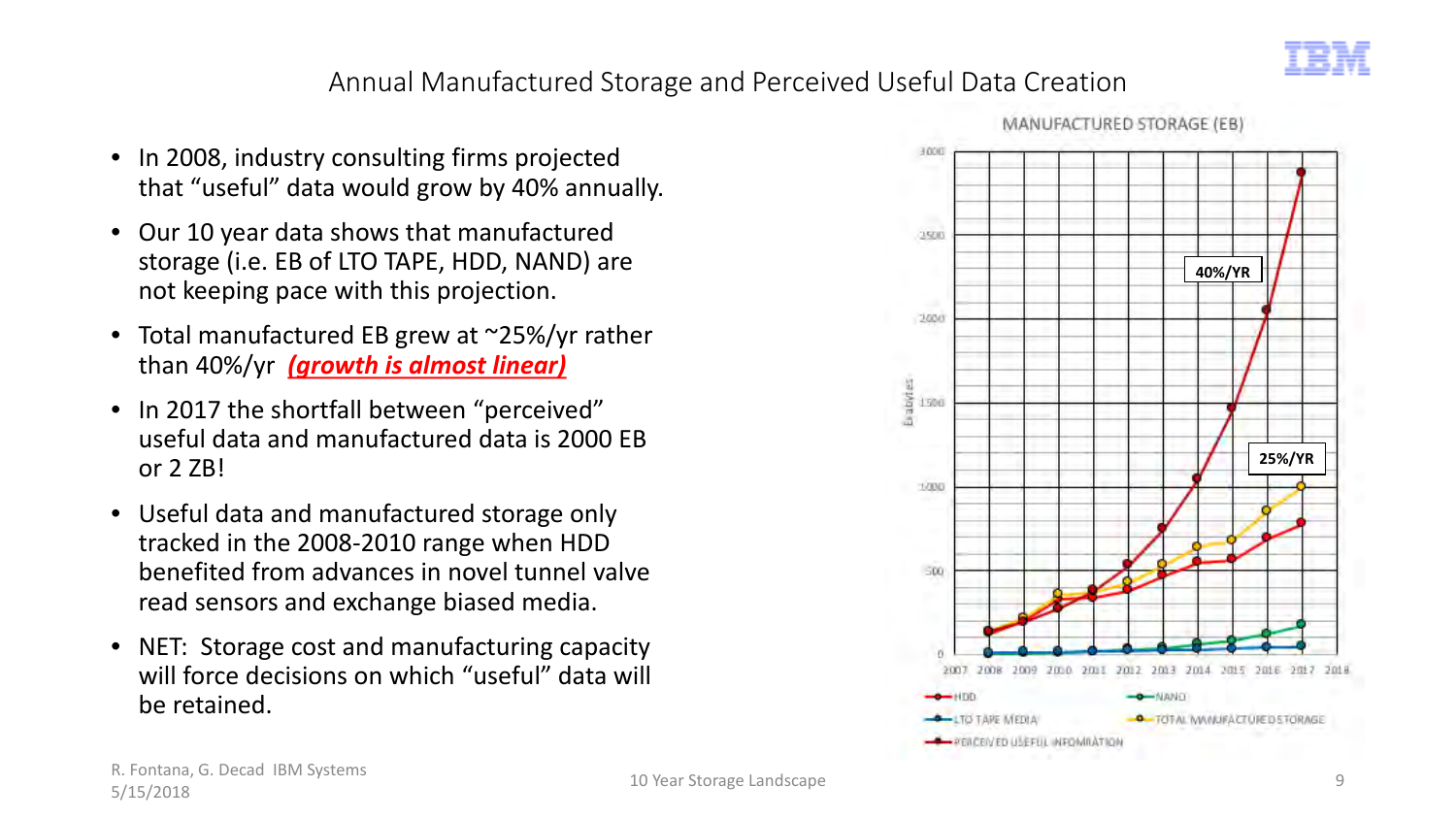

- Linear EB growth for HDD and TAPE (i.e. magnetics)
	- Only one or two competitors
	- Planar (2D) scaling becomes more difficult
	- Consumer market: erosion for HDD and not applicable for TAPE
- Geometric EB growth for NAND
	- Multiple competitors (4-5)
	- 3D scaling and bit/cell scaling
	- Consumer market (e.g. iphone)
- Growth:  $(1+\alpha)^N$   $\sim$   $(1+\mathsf{N}\alpha)$  for small  $\alpha$



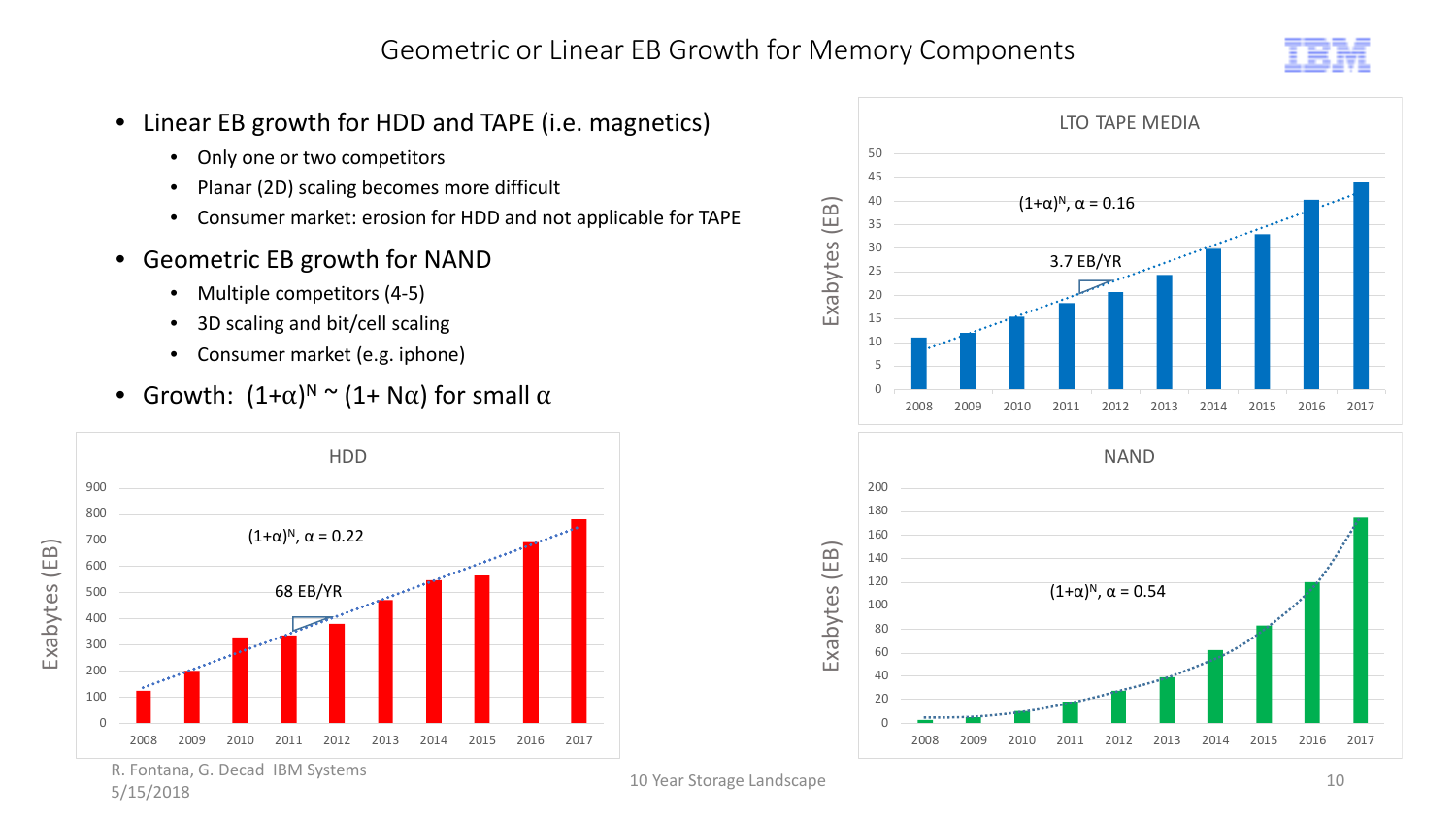Total EB Shipped – Linear or Exponential Growth

#### • *Total EB growth increased at ~ 90 EB per year since 2008*

- Deviation from linear Total EB growth are caused by fluctuations in HDD production: 2010-2011 and 2014-2015
- 2008-2010  $\rightarrow$  60%/yr growth
- 2011-2014  $\rightarrow$  19%/yr growth
- 2015-2017  $\rightarrow$  22%/yr growth

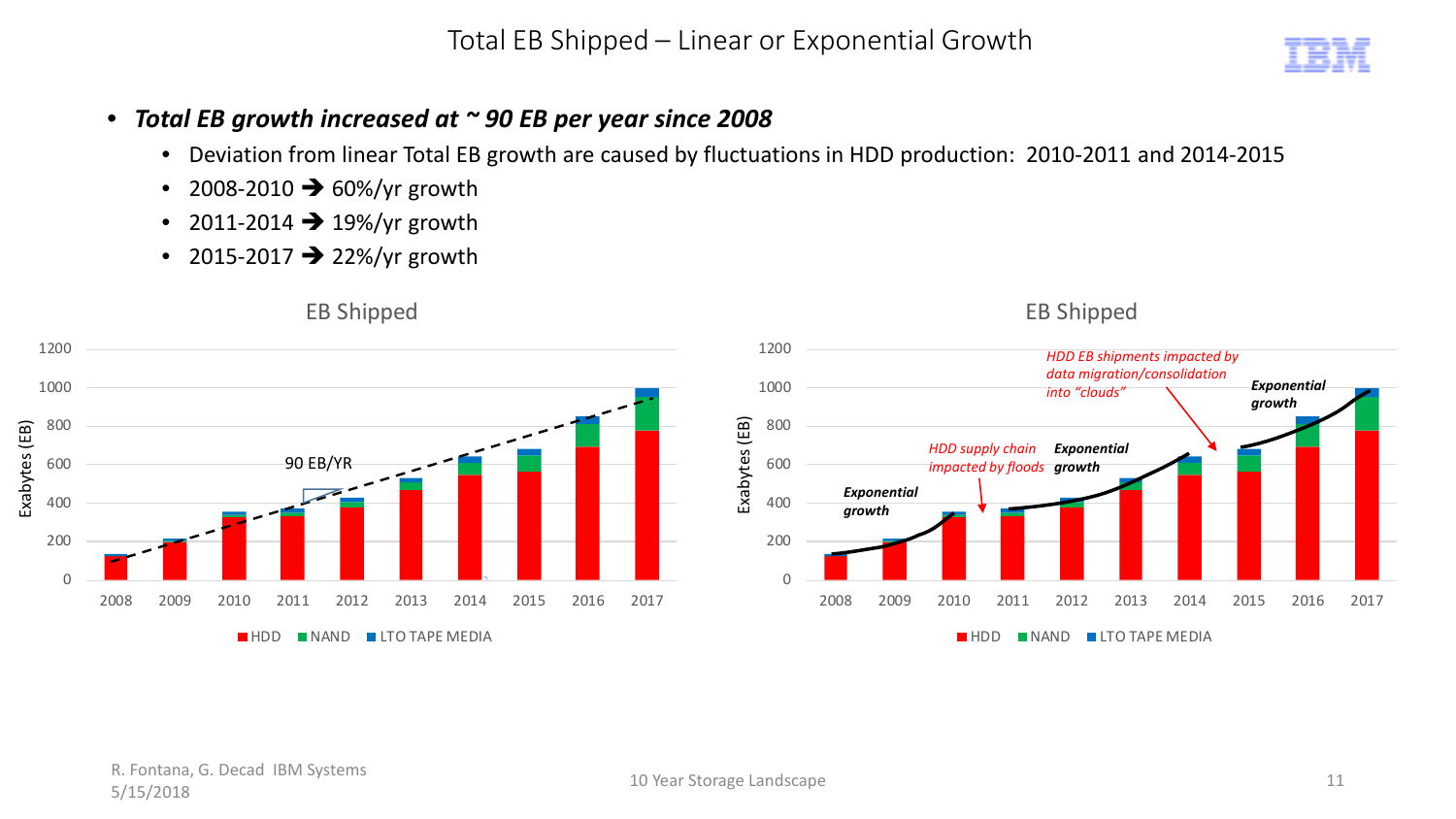Total Revenue– Linear or Exponential Growth

- *With the exception of 2017 (NAND supply/demand imbalance), storage revenue increased at ~ \$2.5 B / YR*
	- Storage revenue growth now comes from NAND
	- 2008 2016  $\sim$  5%/yr
	- 2008  $-$  2017  $\sim$  7%/yr
	- $2016 2017 \approx 26\%$ !!!!



#### Revenue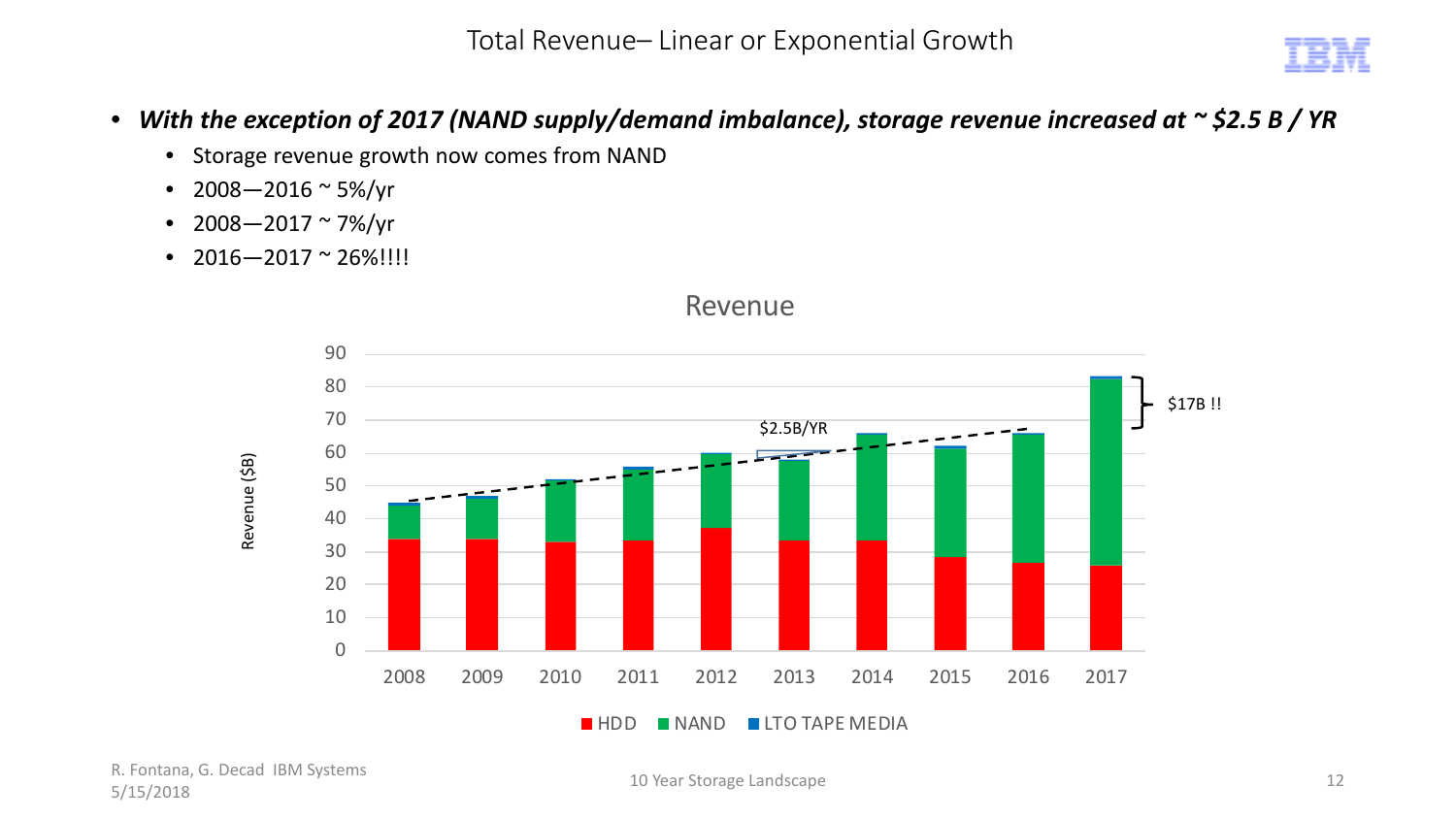## \$/GB – A Geometric Environment



- \$/GB show geometric trends:  $C_{N} = C_{0} x (1 \alpha)^{N}$
- NAND: First time in 10 years that \$/GB deviated from 25%/YR decrease but now at "**0%/YR**" (supply-demand imbalance)
- HDD: \$/GB sustains 20%/YR decrease for 5 consecutive years but 2011-2012 supply line issues ended the earlier 40%/YR decreases and annual revenue continues to decrease
- TAPE: \$/GB decreases for last 3 years of 10%/YR are less than historical values of 25%/YR. Possible source supply issue for BaFe media.
- Moore's Law Comment:
	- Doubling density every two years with **no** added manufacturing cost results in halving \$/bit every two years:  $\alpha$  = 0.29 (29%/yr decrease)
	- Storage technologies are deviating away from this "ideal" \$/GB metric of -29%/YR



\$/GB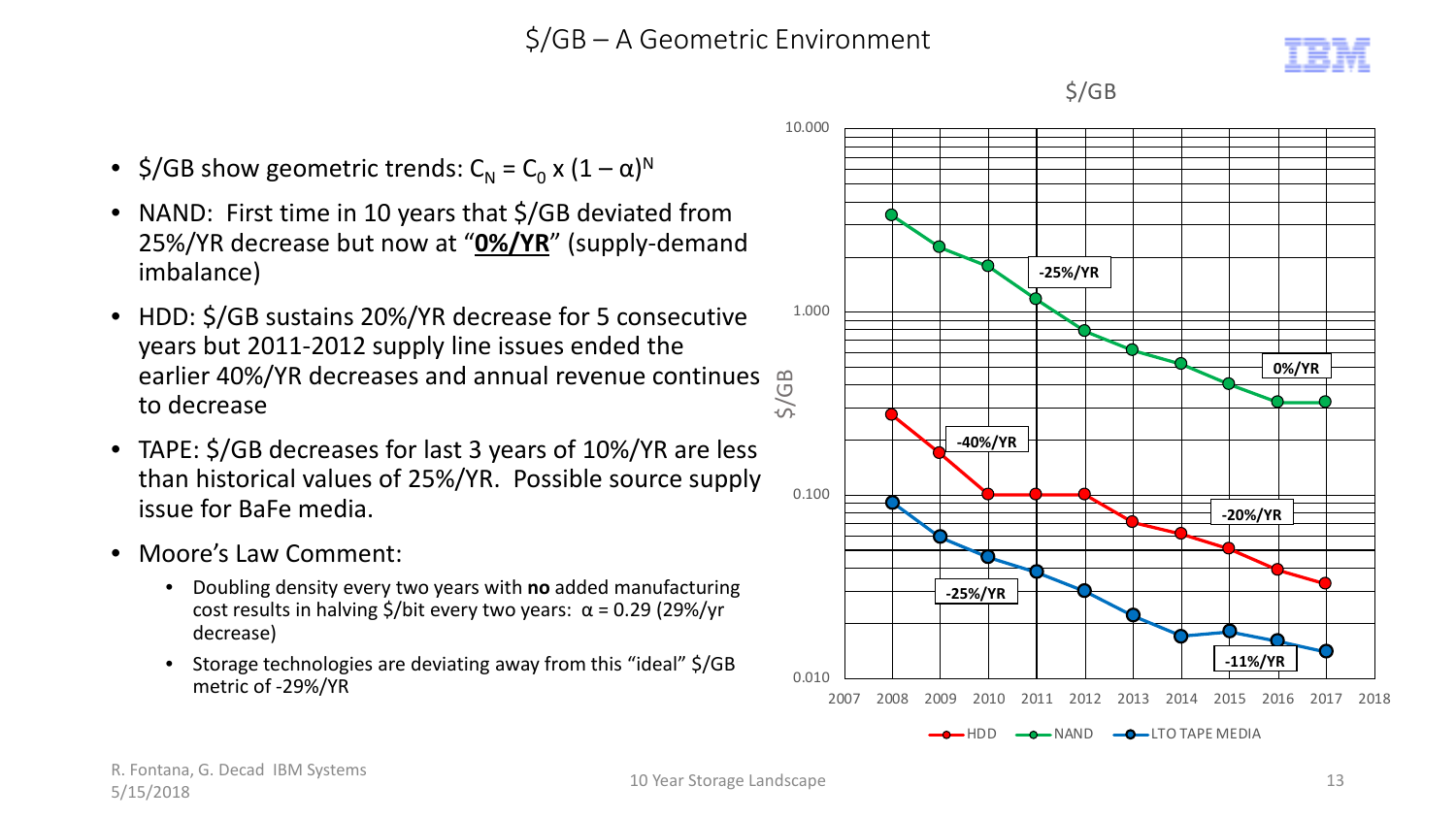## Areal Density – A Geometric Environment (Ideally)





- NAND: AD approaches ideal Moore's Law characteristics,  $\alpha$  = 0.41 or 41% annual areal density increase
	- Planar scaling of minimum feature by 20% annually from 2007-2010 gave 40%/YR increases in AD.
	- 3D cell design, 2 bit per cell, and 3 bit per cell sustains AD growth, somewhat lower at 34%/YR
- HDD: AD increases decrease to 10%/YR after 2012
	- Consolidation: 4 suppliers going to 2 suppliers
	- Physics: Super-paramagentic limit requires new media and new write strategy (HAMR) to maintain bit stability for small cell sizes
	- Product solution: More platters per HDD
- TAPE: LTO introduces new products on 24 month to 30 month cycles
	- AD increases sustained over a 10 year period at  $\sim$  31%/YR (average) but in step-wise increments
	- AD growth likely sustained since bit cell size and lithographic transducer requirements preclude both physics issues (super-paramagnetic limit) and manufacturing issues



Areal Density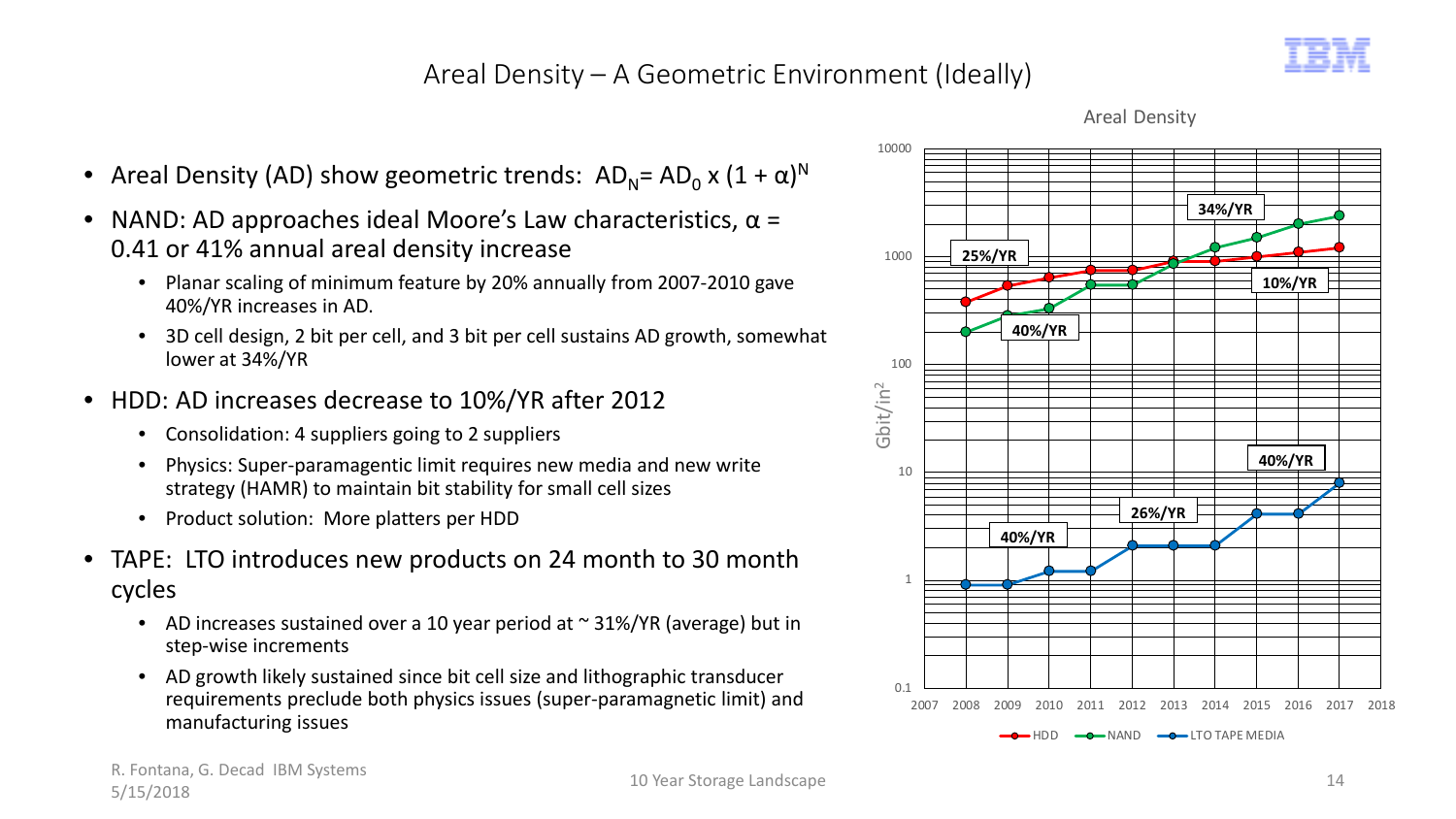

- Storage manufactures have constraints on the maximum PB of storage that can be manufactured annually
- Storage manufactures increase PB production with a combination of two strategies
	- Capital Intensive: Increase factory space or the capability to manufacture more "square inches" of storage media, i.e. more tape, more disk surfaces, more silicon wafers, but at the same bit density.
	- Development Intensive: Increase the density of bits per square inch and build more memory bits on existing manufacturing capability
- Semiconductor manufacturers have used the MSI (millions of square inches of processed silicon wafer surfaces) term to track manufacturing capacity
- The MSI term can be applied to storage bit manufacturing
	- NAND: the number of 12" wafers fabricated annually *(publically available)*
	- LTO MEDIA: the number of cartridges supplied annually assuming 0.5" wide tape and 1000m length *(publically available)*
	- HDD: the number of 2.5" and 3.5" disk diameter surfaces produced annually *(not publically available)*
- The key to increasing future EB shipments with lower \$/GB is areal density growth. Without density growth, capital expenditures for factory space is required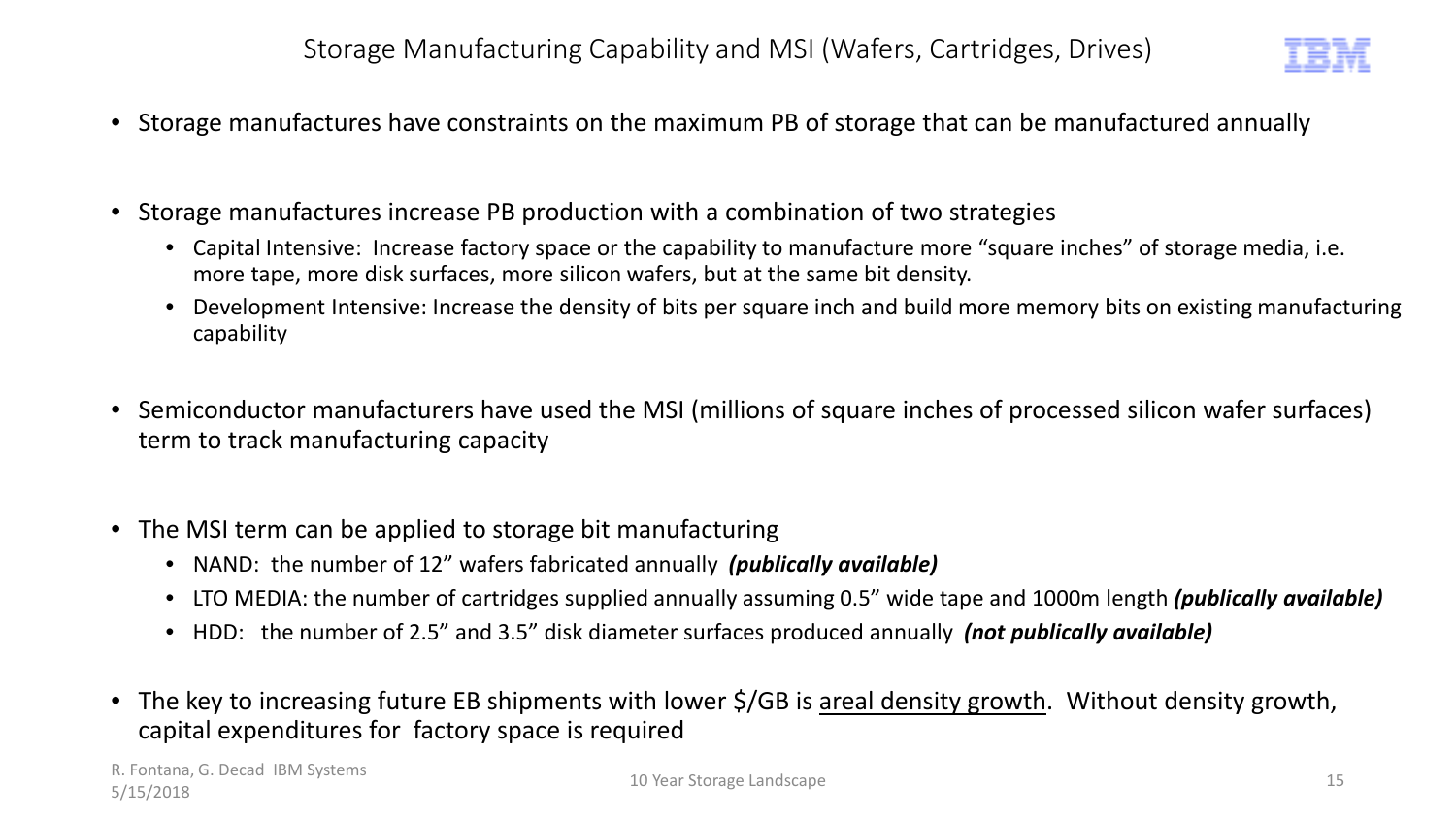

### • The 2017 MSI numbers

| Technology     | <b>MSI Unit</b> | <b>PB Shipped</b> | <b>MSI</b> |                                                            |
|----------------|-----------------|-------------------|------------|------------------------------------------------------------|
|                |                 |                   |            |                                                            |
| LTO TAPE MEDIA | 18 M Cartridges | 44000             | 354,330    | $\leftarrow$ 88.1 miles <sup>2</sup> (9.4 mile x 9.4 mile) |
| <b>HDD</b>     | 404 M HDDs $1$  | 780000            | 9,434      | ← 2.4 miles <sup>2</sup> (1.5 mile x 1.5 mile)             |
| <b>NAND</b>    | 18 M 12" wafers | 175000            | 2,035      | $\leftarrow$ 0.5 miles <sup>2</sup> (0.7 mile x 0.7 mile)  |

1. HDD disk surface numbers are not available. HDD units shipped and average capacity per unit are publically available so estimate disk surfaces assuming all HDDs shipped at 3.5" diameter disks at the TB per surface for a high capacity, 8 platter, 12TB product,  $\sim$  0.75 TB/surface  $\rightarrow$  404 M HDDs implies 1.04 B 3.5" disk surfaces

- Another option to increase annual manufactured PB client migrates from lower density products to higher density products
	- LTO6  $\rightarrow$  LT07,
	- 2 platter 2.5" drive  $\rightarrow$  2 platter 3.5" drive,
	- 121 mm<sup>2</sup> 16 GB NAND chip  $\rightarrow$  121 mm<sup>2</sup> 32 GB NAND chip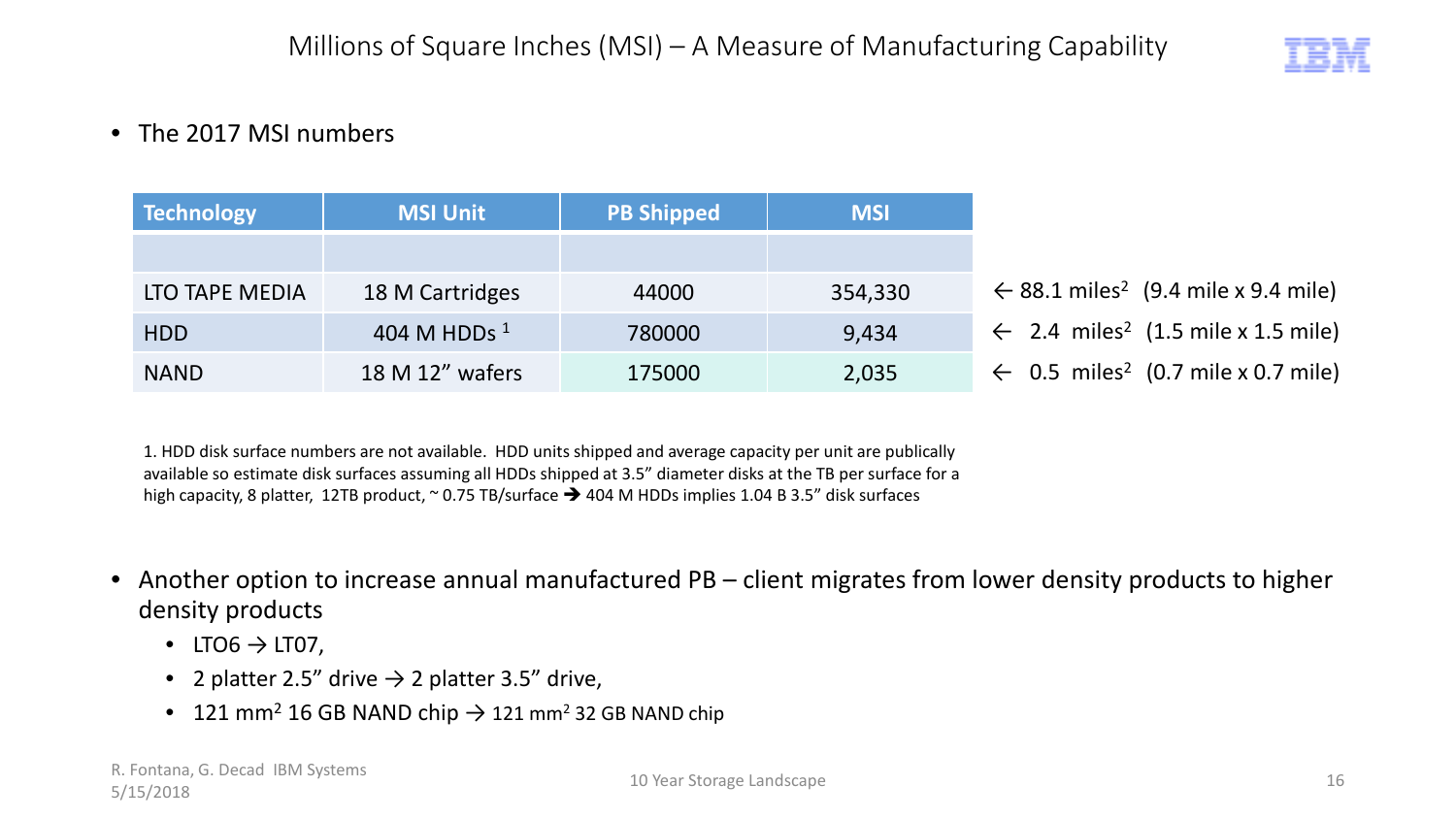## HDD MSI

- From 2010 to 2017 HDD unit shipments dropped by 32% but EB shipments increased by 2.4X (13%/yr)
- Net: Average drive increased in capacity by almost 3.7X (2.4/0.68) from 0.5TB to 1.9 TB
- How did HDD increase EB shipments from 2010 to 2017
	- Areal density increased 10%/yr
	- EB shipments increased 13%/yr
	- Shortfall in areal density compensated by increase in factory investments, i.e. space, of 3%/yr.
	- An estimate: In 7 years, factory MSI increased 23%
- Net: HDD unit shipments not a measure of MSI
- Surface area issues dominate HDD manufacturing
	- Disk surfaces since average number of platters per drive is increasing
	- Wafer surfaces for head fabrication since more platters per drive requires more heads per drive
	- *Comment: 8" head wafer has 50000 transducers. Typical factory with 100 wafer starts per day builds 1.8 B heads annually*



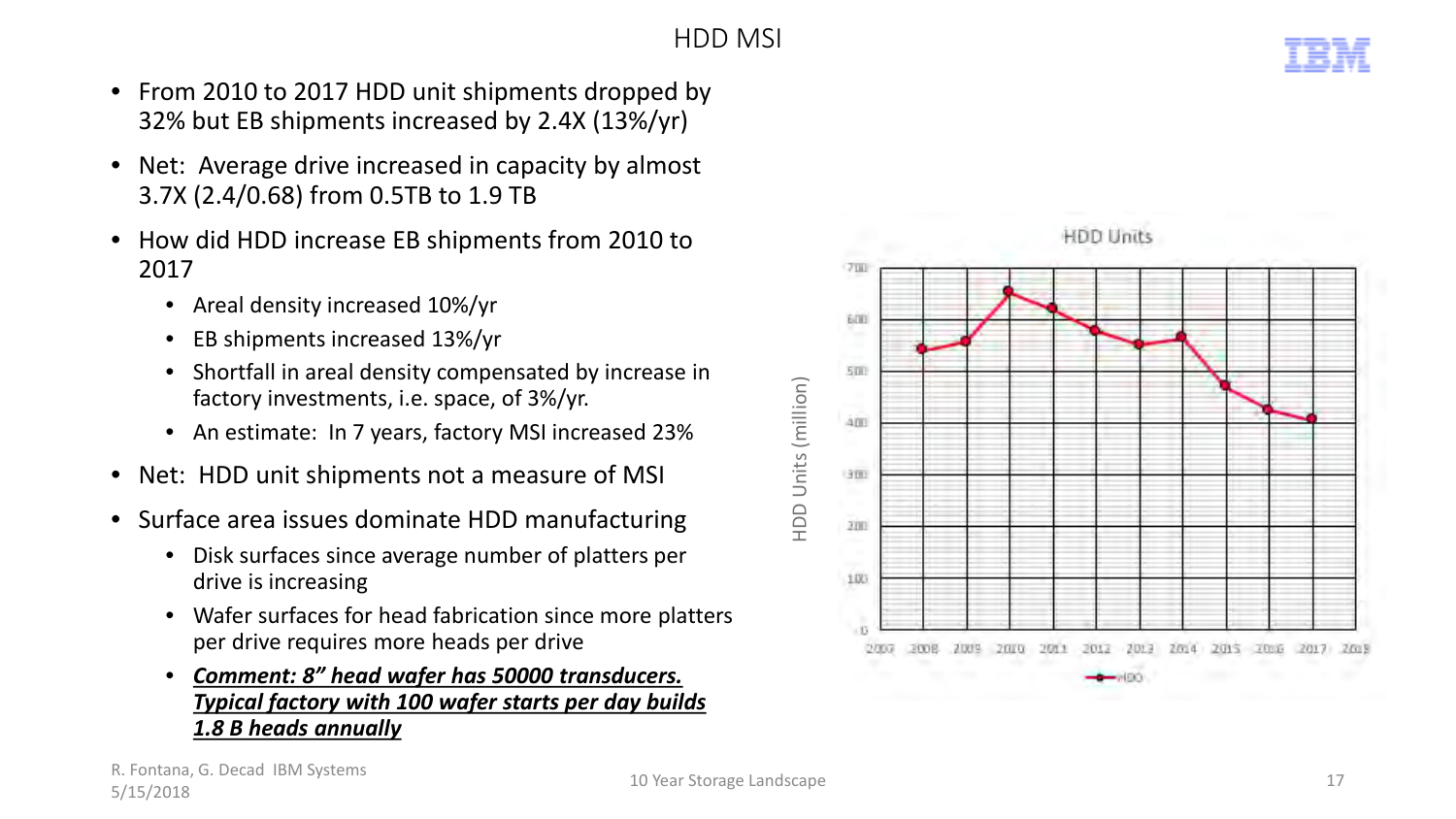- *NAND historically increases wafer starts by ~1 M wafers each year*
- *Some numbers*
	- 18 M wafers  $\rightarrow$  175000 PB or 9.7 TB / wafer
	- 12" wafer yields  $\sim$  400 121 mm<sup>2</sup>chips  $\rightarrow$  average chip capacity  $\sim$  24 GB or 194 Gbit
	- Best of breed chip capacity (3 bit/cell, 48-64 layers) is ~ 384 Gbit or 48 GB.
	- 7.2 B chips annually (~1.4 B smart phones built annually)
- *MSI Implication*
	- NAND could double EB shipments by moving all production to 3D designs, i.e. 350 EB or 44% of today's HDD EB shipments with no increase in MSI (factories)
	- Reality: NAND product mix requires a variety of chip capacity designs
- *NAND Manufacturing Growth ~ 40%/yr with 6%/yr from MSI* 
	- 1 M wafers  $\rightarrow$  9700 PB (minimum)  $\rightarrow$  6%
	- 34% areal density growth  $\rightarrow$  60000 PB  $\rightarrow$  34%
- *HDD/NAND Manufacturing Crossover*
	- 175000 x  $(1.40)^N$  = 780000 x  $(1.15)^N$   $\rightarrow$  N=7.5 years **but**
	- NAND chip has 9X the areal density or 0.5 TB chip???
	- HDD has 3X areal density or a 36 TB HDD
	- Total NAND PB  $\rightarrow$  2,182,000 PB or 2X present day HDD PBs
- *Factory Issues*
	- \$3B factory produces 1500 wafers daily or 500,000 annually
	- Adding 1 M wafers annually requires \$6B in factory capitalization annually

R. Fontana, G. Decad IBM Systems



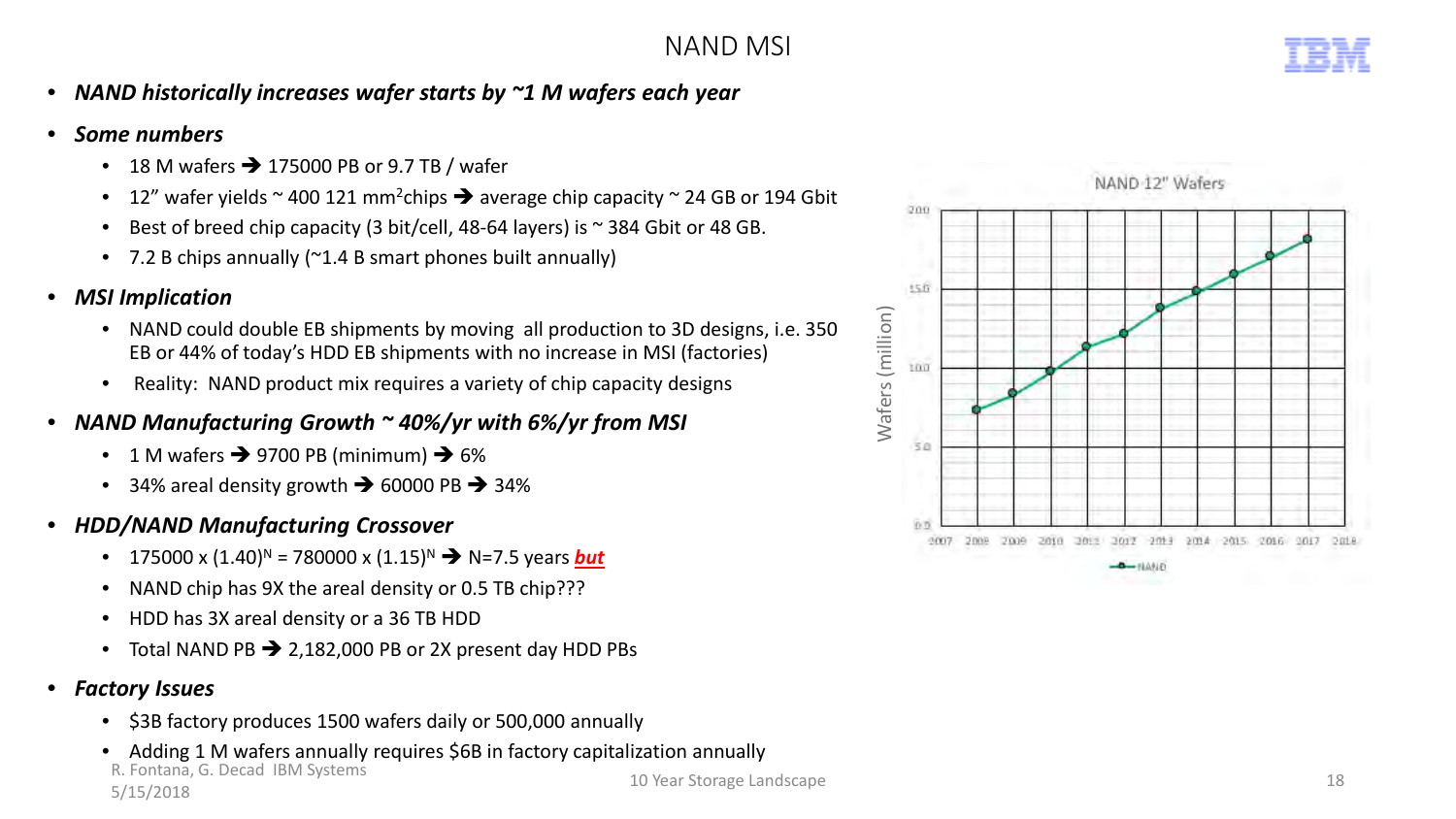

- MSI shipments dropped 7% in 2017. Over 10 years MSI has dropped by 4.5% annually while PB shipments have grown 17% annually
- *No consumer market*
- The LTO consortium reports that 2017 compressed bit shipments were 108442 PB, a 13% increase over 2016 compressed bit shipments. An estimate for native bit shipments is 45000 PB since the bulk of cartridge shipments are LTO6 and LTO7 with 2.5X compression.
- 18,000,000 LTO cartridges produced in 2017 implies an average cartridge capacity of 2.5 TB
	- LTO6 capacity 2.5 TB
	- LTO7 capacity 6.0 TB
	- LTO8 capacity 12.0 TB
- Maximum possible PB production (all cartridges LTO7) is 108,000 PB with no MSI increase
- Maximum possible PB production (all cartridges LTO8) is 216,000 PB with no MSI increase





R. Fontana, G. Decad IBM Systems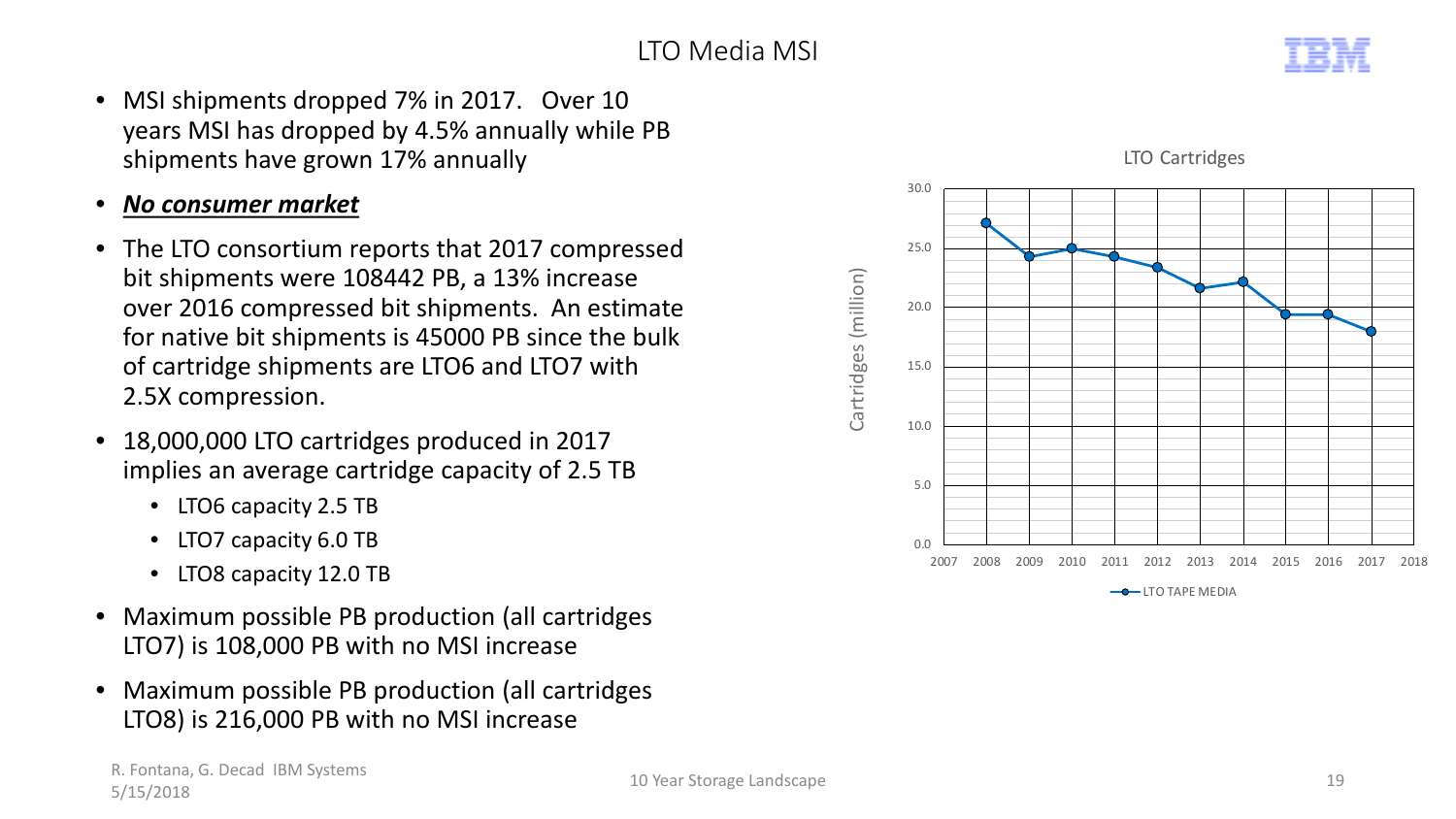- EB Observations
	- NAND production increased at > 40% annual rate for 5 years benefiting from robust consumer market (PDAs and PCs), applications in enterprise storage, transition to 3D multi-layer and multi-bit per cell designs
	- HDD PB production continues to dominate manufactured storage at 75% but revenue decline continues. HDD unit and EB shipments are shifting from consumer applications to enterprise clients
	- LTO TAPE MEDIA continues with ~ 4.5% share of manufactured storage. Note that LTO TAPE MEDIA has no consumer market
	- NAND \$/GB and HDD EB volumes preclude HDD being replaced by NAND
- Manufacturing (MSI) Observations
	- NAND sustaining EB growth with  $\sim$  6% MSI increases
	- HDD sustaining EB growth with  $\sim$  3% MSI increases
	- LTO TAPE MEDIA sustains EB growth with 7% MSI decreases  $\leftarrow$
- \$/GB Observations
	- NAND undersupply resulted in no \$/GB reduction for 2017 **(i.e. 0%/YR)** and a resultant 40% increase in revenue
	- HDD continued \$/GB reductions but at 20%/YR with a resultant loss in revenue for 3 consecutive years.
	- LTO TAPE MEDIA continues \$/GB reductions at 10%/YR
	- Ideal Moore's Law metric would predict 29% annual decreases in \$/GB (no longer achieved)
- Revenue: NAND revenue > 2X HDD revenue!!!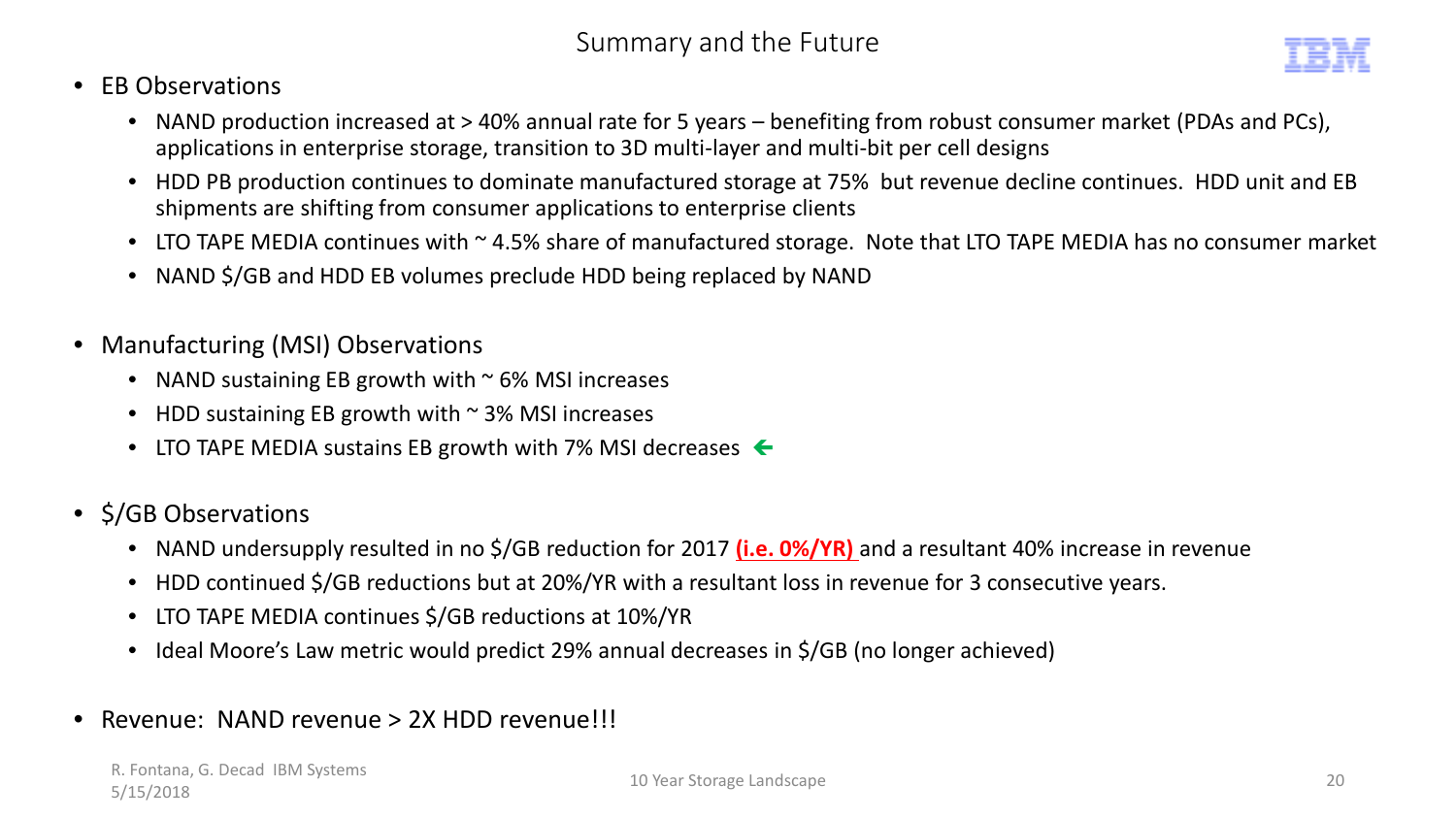- NAND Areal Density
	- NAND strategy with multi layer 3D designs and multi bit per cell architecture has sustained 33%/YR density increases.
	- Transition from 3 bit to 4 bit cell designs and from 48 layer to 96 layer 3D designs will sustain areal density growth for 4 years (3X density increase)
	- Today's "Best of Breed" 48 GB chips could approach > **128 GB** capacity in 4 years
	- Annual EB shipment, now 175 EB, could become 480 EB in 3 years if 40% shipment growth rate maintained
	- Price Caveat: Today's 175 EB generated \$56 B in revenue. If there is no \$/GB drop, it seems unlikely that the storage clients could spend \$153B on NAND alone in 2021.
- HDD Areal Density
	- HDD strategy relies on introduction of HAMR and/or MAMR; otherwise 10%/YR density increases continue as the norm
	- HDD faces difficult magnetic physics limitations (particle size, particle stability or kT thermal energy) and aggressive but expensive and straightforward lithographic processing.
	- HDD capacity strategy has used additional platters in the same form factor HDD case. 7 and 8 platter designs may migrate to 8 and 9 platter designs with a 25% boost in capacity to the **16 TB to 18 TB** range in a 3 year period.
- LTO TAPE Media Areal Density
	- LTO Tape continues on 31%/YR density increases using the introduction of tunnel sensor and BaFe media and continues on the INSIC roadmap of doubling cartridge capacity on a 2 year cycle
	- In 3 years, today's 12 TB cartridges will be in the **30 TB to 40 TB** range
	- 100 TB cartridges could be feasible in the mid 2020's (but with very critical dimensional stability and positioning realities)